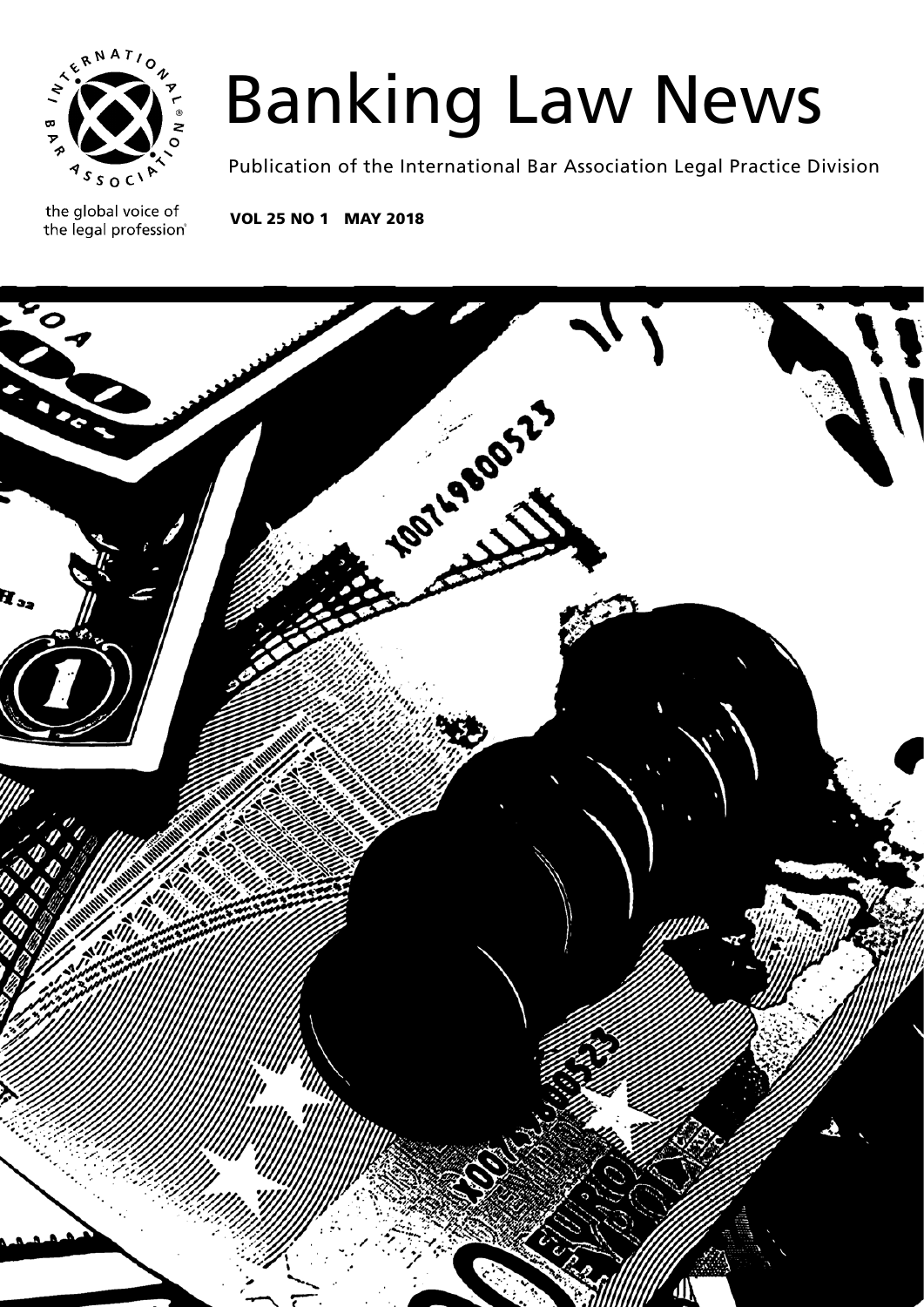# ROMA CONVENTION CENTER-LA NUVOLA 1BA 2018 OME 7-12 OCTOBE ANNUAL CONFERENCE OF THE INTERNATIONAL BAR ASSOCIATION



# **TO REGISTER:**

## Visit: **www.ibanet.org/conferences/Rome2018.aspx**

To receive details of all advertising, exhibiting and sponsorship opportunities for the IBA Annual Conference in Rome, email **andrew.webster-dunn@int-bar.org**

**REGISTER BEFORE 20 JULY TO RECEIVE EARLY REGISTRATION DISCOUNTS**

The 2018 IBA Annual Conference will be held in Rome, the Eternal City. Founded nearly 3,000 years ago, the city is renowned for its ancient ruins, classical architecture, renaissance palazzos and baroque fountains. Rome is a vibrant, cosmopolitan city and will provide an elegant backdrop for the IBA Annual Conference.

Modern Rome is a major international business destination. It is the seat of the Italian government and the economy is dominated by services, IT, aerospace, defence and telecommunications companies, research, tourism, construction and banking. The city hosts the head offices of the vast majority of major Italian companies, as well as the headquarters of three of the world's 100 largest companies, Enel, Eni and Telecom Italia.

As the saying goes, 'all roads lead to Rome' and it will indeed bring together delegates from all over the world for the largest and most prestigious event for international lawyers, providing an abundance of business and networking opportunities, not to mention the chance to explore one of the most fascinating cities on Earth.

# **WHAT WILL ROME 2018 OFFER YOU?**

- Gain up-to-date knowledge of the key developments in your area of law which you can put into practice straight away
- Access to the world's best networking and business development event for lawyers – attracting over 6,000 individuals representing over 2,700 law firms, corporations, governments and regulators from over 130 jurisdictions
- Build invaluable international connections with leading practitioners worldwide, enabling you to win more work and referrals
- Increase your profile in the international legal world
- Hear from leading international figures, including officials from the government and multilateral institutions, general counsel and experts from across all practice areas and continents
- Acquire a greater knowledge of the role of law in society
- Be part of the debate on the future of the law

# OFFICIAL CORPORATE SUPPORTER







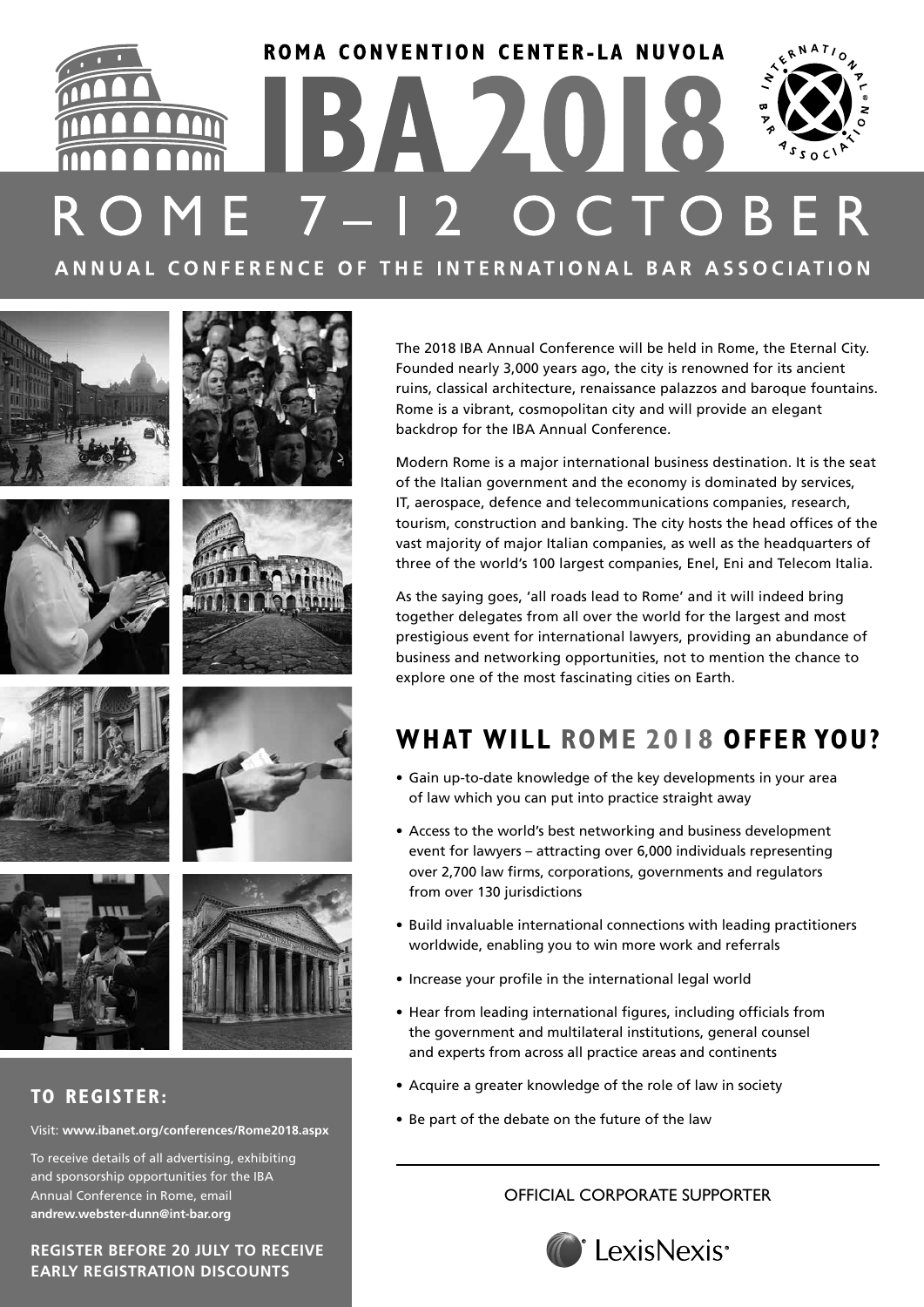## **IN THIS ISSUE**

| <b>From the Co-Chairs</b>                                                                           | 4  |
|-----------------------------------------------------------------------------------------------------|----|
| <b>Committee Officers</b>                                                                           | 5  |
| <b>IBA Annual Conference</b><br>Rome, 7-12 October 2018:<br><b>Our Committee's Sessions</b>         | 7  |
| Conference report                                                                                   |    |
| Cross-border aspects of legal opinions in<br>financial transactions                                 | 9  |
| <b>Features</b>                                                                                     |    |
| Fintech innovation: combating money<br>laundering and the financing of terrorism                    | 11 |
| Why resolving Islamic finance disputes<br>through international arbitration<br>makes sense          | 14 |
| Agility or redundancy: regulatory<br>relevance in the age of distributed<br>ledger technology       | 17 |
| Initial coin offerings in Switzerland -<br>towards a regulated legal and tax<br>environment         | 23 |
| Claims arising from the current<br>handling of cum/cum trades by the<br>German tax authority        | 26 |
| Russia: a review of new measures<br>aimed at preventing the insolvency<br>of credit organisations   | 29 |
| Securitisation in India - recent trends<br>and challenges                                           | 31 |
| Italian Court of Cassation solves<br>conflict on supervening usury                                  | 33 |
| Ukraine: recent developments<br>fostering cross-border lending                                      | 35 |
| Macau payment services updates<br>in 2018: legal implications                                       | 36 |
| Is a 'demand for payment' a sine qua non<br>condition under Mauritian banking law?                  | 37 |
| Zambia: newly enacted netting<br>legislation permits enforceability<br>of the ISDA master agreement | 40 |

### Publications Officer

Philippe Dupont philippe.dupont@arendt.com

With the support of Anne Bodley, Banking Law Committee Member annebodley@yahoo.com

### International Bar Association

4th Floor, 10 St Bride Street London EC4A 4AD Tel: +44 (0)20 7842 0090 www.ibanet.org

© International Bar Association 2018.

All rights reserved. No part of this publication may be reproduced or transmitted in any form or by any means, or stored in any retrieval system of any nature without the prior permission of the copyright holder. Application for permission should be made to the Head of Publications at the IBA address.

#### Terms and Conditions for submission of articles

- 1. Articles for inclusion in the newsletter should be sent to the Newsletter Editor. 2. The article must be the original work of the author, must not have been previously published, and must not currently be under consideration by another journal. If it contains material which is someone else's copyright, the unrestricted permission of the copyright owner must be obtained and evidence of this submitted with the article and the material should be clearly identified and acknowledged within the text. The article shall not, to the best of the author's knowledge, contain anything which is libellous, illegal or infringes anyone's copyright or other rights.
- 3. Copyright shall be assigned to the IBA and the IBA will have the exclusive right to first publication, both to reproduce and/or distribute an article (including the abstract) ourselves throughout the world in printed, electronic or any other medium, and to authorise others (including Reproduction Rights Organisations such as the Copyright Licensing Agency and the Copyright Clearance Center) to do the same. Following first publication, such publishing rights shall be nonexclusive, except that publication in another journal will require permission from and acknowledgment of the IBA. Such permission may be obtained from the Director of Content at editor@int-bar.org.
- 4. The rights of the author will be respected, the name of the author will always be clearly associated with the article and, except for necessary editorial changes, no substantial alteration to the article will be made without consulting the author.

This newsletter is intended to provide general information regarding recent developments in banking law. The views expressed are not necessarily those of the International Bar Association.

### Advertising

Should you wish to advertise in the next issue of the Banking Law newsletter, please contact the IBA Advertising Department at andrew.webster-dunn@int-bar.org



Printed in the United Kingdom by Hobbs the Printers Ltd Totton, Hampshire SO40 3WX www.hobbs.uk.com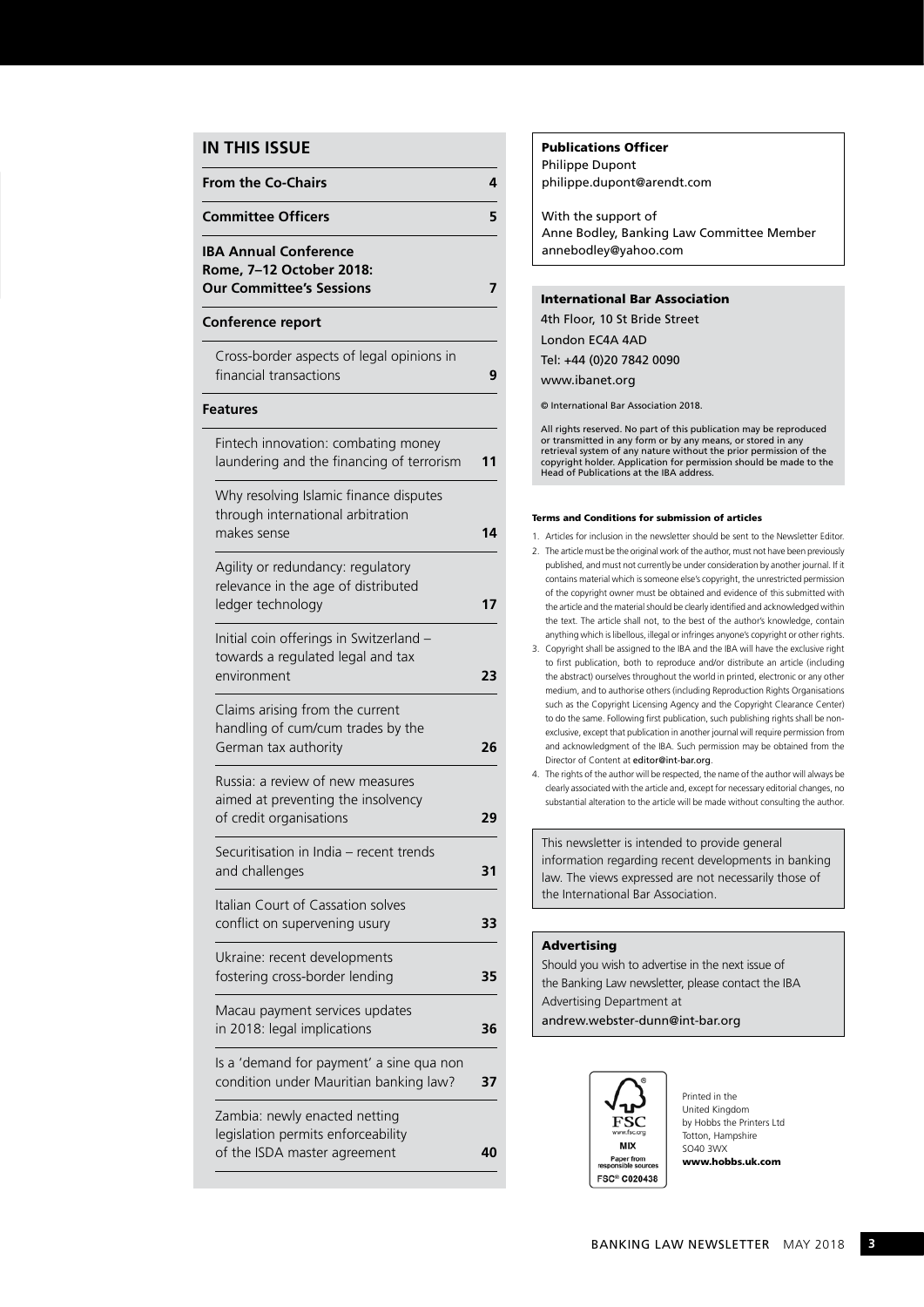# From the Co-Chairs

**Welcome to the May issue of the Banking Law Committee newsl<br>edited by our Publications<br>Officer Philippe Dynant, from Arendt 8:** Banking Law Committee newsletter, edited by our Publications Officer, Philippe Dupont, from Arendt & Medernach SA, Luxembourg, supported by Anne Bodley, member of the Banking Law Committee. As usual the newsletter has been published to coincide with the start of the IBA International Financial Law Conference, taking place in Amsterdam from 30 May to 1 June. The conference, now in its 35th year, is jointly organised by the IBA Banking Law and Securities Law Committees.

The conference offers the opportunity to share our experiences of the law as it relates to the functioning of financial institutions and systems, as well as the capital markets. This opportunity has proven exceptionally valuable given the constantly changing situation in the global economy and the consequences of the radical development of new technology. In responding to these changes, financial markets and institutions create new products and new forms of communicating with clients, whereas legislators create new legal frameworks for their functioning and ensured security of client interests.

We lawyers have never lacked subjects for discussion at our annual meetings since the first financial law conference in London in 1984. We have met in various cities throughout Europe, which has allowed us to become acquainted with the specific nature of local financial markets and interesting personalities from the financial world operating there. Irrespective of conference location, we discuss legal issues that are vital to practically the entire financial universe.

The committee held a discussion at the IBA Annual Conference in Sydney last October, entitled 'Cross-border aspects of legal opinions in financial transactions.' This is always a relevant topic, to which we regularly return. At a session entitled 'Project financing of renewable energy' we addressed the topical issue of renewable energy. A panel discussion with the provocative title, 'Banks and financial technology: will banks become back-offices for Fintech companies?', was summed up in the daily conference bulletin as 'Fintech

friend not foe.'

The idea of an annual finance law conference has taken firm root in Asia. The 3rd IBA Asia-based International Financial Law Conference took place in Hong Kong on 8–9 March 2018. Some of the articles in this newsletter report on what was a very successful conference.

The programme of the 35th International Financial Law Conference in Amsterdam promises to be very interesting. Sessions sponsored by the Banking Law Committee will be dedicated to: 'Bail-inable bonds and recent experience'; 'Art finance', as well as responses to the question, 'Need to know about insolvency?' The Securities Law Committee will deliberate on: 'Practical aspects of the new EU prospectus regulation'; 'The art of the accelerated book build', and 'Returning cash to shareholders'. Two joint sessions will discuss issues relating to inter-creditor agreements and MIFID 2 and reverse solicitation.

The conference will be preceded by a session for young lawyers entitled, 'Live long and prosper: skills young lawyers need in order to prosper in an age of technology disruption.' We hope that young lawyers will join our committee and bring new ideas for our further activity, while more experienced new members share their knowledge.

Dirk Bliesener from Hengeller Mueller, Frankfurt has been appointed to the newlycreated position of Membership Officer. In this position he is able to outline our committee's activities to new members.

The second newly-created position in the committee is Special Projects Officer; Hannes Vallikivi from Derling, Tallinn has been appointed to this position. Work on Special Projects is also now strongly supported (and financed) by the IBA, which should be an additional incentive to the committee to start such projects. We encourage the submission of bold ideas.

The International Financial Law Conference in Amsterdam will, as always, be an excellent venue for networking and the hospitable organising committee will facilitate an attractive social event programme.

We invite you to Amsterdam!

# **Ewa Butkiewicz**

Wardynski & Partners, Warsaw ewa.butkiewicz@ wardynski.com.pl

# **Giuseppe Schiavello**

Schiavello & Co Studio Legale, Rome giuseppe.schiavello@ schiavello-co.com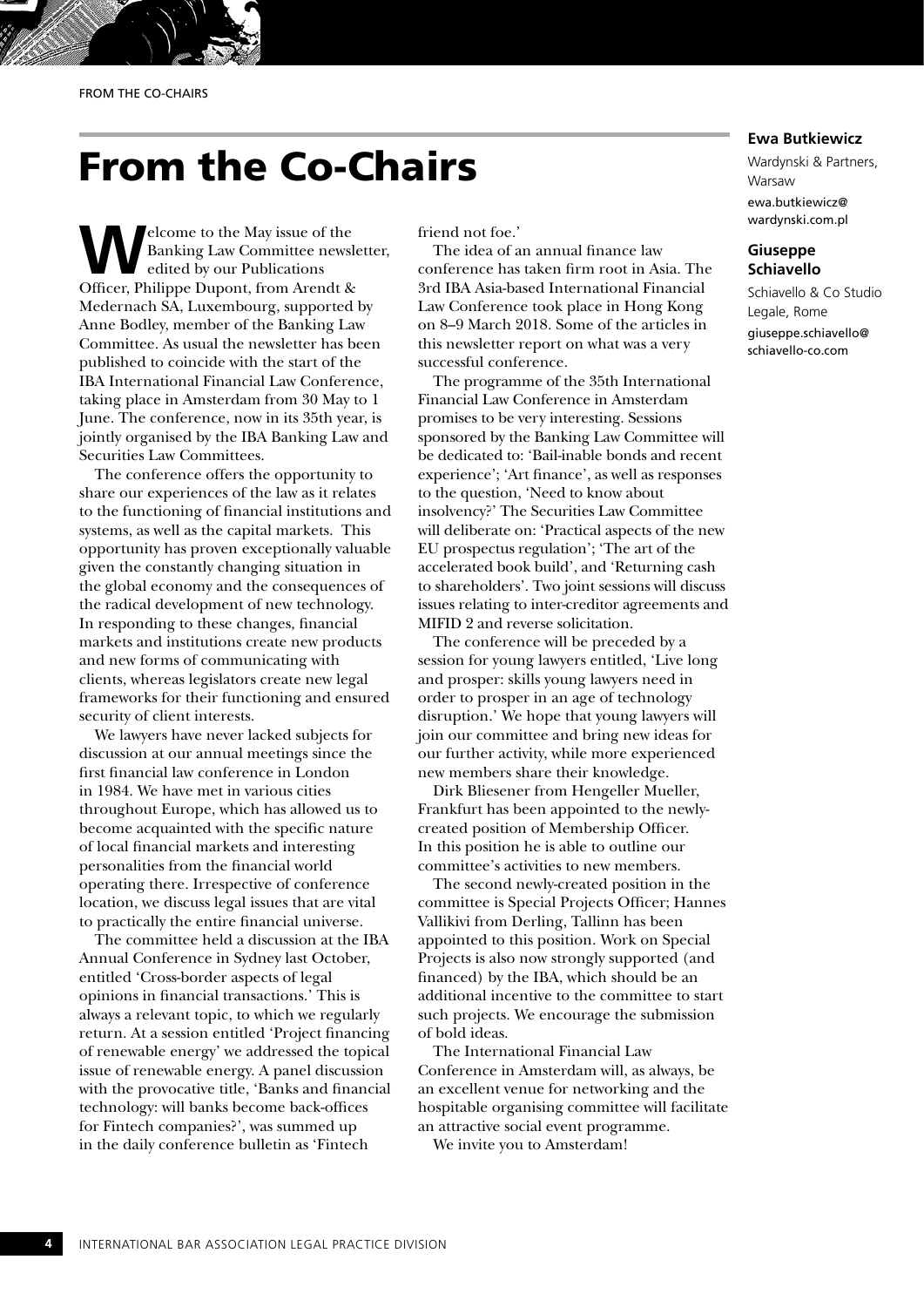# Committee Officers

### Co-Chairs

Ewa Butkiewicz Wardynski & Partners, Warsaw ewa.butkiewicz@wardynski.com.pl

Giuseppe Schiavello Schiavello & Co Studio Legale, Rome giuseppe.schiavello@schiavello-co.com

#### Senior Vice-Chairs

Klaus M Löber European Central Bank, Frankfurt klaus.loeber@ecb.europa.eu

Michael Steen Jensen Gorrissen Federspiel, Copenhagen msj@gorrissenfederspiel.com

Vice-Chair Benedikt Maurenbrecher Homburger, Zurich benedikt.maurenbrecher@homburger.ch

### **Secretary**

Fernando Azofra Uria Menendez Abogados, Madrid fernando.azofra@uria.com

Treasurer Jean-Francois Adelle

Jeantet, Paris jfadelle@jeantet.fr

### Publications Officer

Philippe Dupont Arendt & Medernach, Luxembourg City philippe.dupont@arendt.com

### Membership Officer

Dirk Hermann Bliesener Hengeler Mueller Partnerschaft von Rechtsanwälten, Frankfurt dirk.bliesener@hengeler.com

### Conference Quality Officer

Dimitris Paraskevas Elias Paraskevas Attorneys 1933, Athens dparaskevas@paraskevaslaw.com

### Asia Pacific Regional Forum Liaison Officer

Alan Rodgers Hadef & Partners, Dubai a.rodgers@hadefpartners.com

Latin American Regional Forum Liaison Officer Carlos Maria Melhem Allende & Brea, Buenos Aires

cmm@allendebrea.com.ar

# European Regional Forum Liaison Officer

Csilla Andrékó Kinstellar, Budapest csilla.andreko@kinstellar.com

# North American Regional Forum Liaison Officer

Isaac Lustgarten Occam Regulatory Solutions, New York ilustgarten@occamreg.com

Asia Pacific Regional Forum Liaison Officer Naoyuki Kabata Anderson Mori & Tomotsune, Tokyo naoyuki.kabata@amt-law.com

African Regional Forum Liaison Officer Ulrike Naumann Bowman Gilfillan, Johannesburg ulrike.naumann@bowmanslaw.com

European Regional Forum Liaison Officer William Flynn

Bank for International Settlements, Basel liam.flynn@bis.org

Corporate Counsel Forum Liaison Officer Shibeer Ahmed Winston & Strawn, Dubai

Young Lawyers Liaison Officer Joshua Hogan McCann FitzGerald, Dublin josh.hogan@mccannfitzgerald.com

Special Projects Officer

Hannes Vallikivi DERLING, Tallinn hannes.vallikivi@derling.ee

### Academic Liaison Officers

Barbara Bandiera Studio Legale RCC, Milan barbara.bandiera@rcclex.com

Lisa Antman Wigge & Partners Advokat, Stockholm lisa.antman@wiggepartners.se

Website Officer

Gregorio Consoli Chiomenti Studio Legale, Milan gregorio.consoli@chiomenti.net

Derivatives Liaison Officer

Chee Wai Kok Allen & Gledhill, Singapore kok.cheewai@allenandgledhill.com

Real Estate Section Liaison Officer

Werner Van Lembergen Laga, Zaventem wvanlembergen@laga.be

**LPD Administrator** Susan Burkert susan.burkert@int-bar.org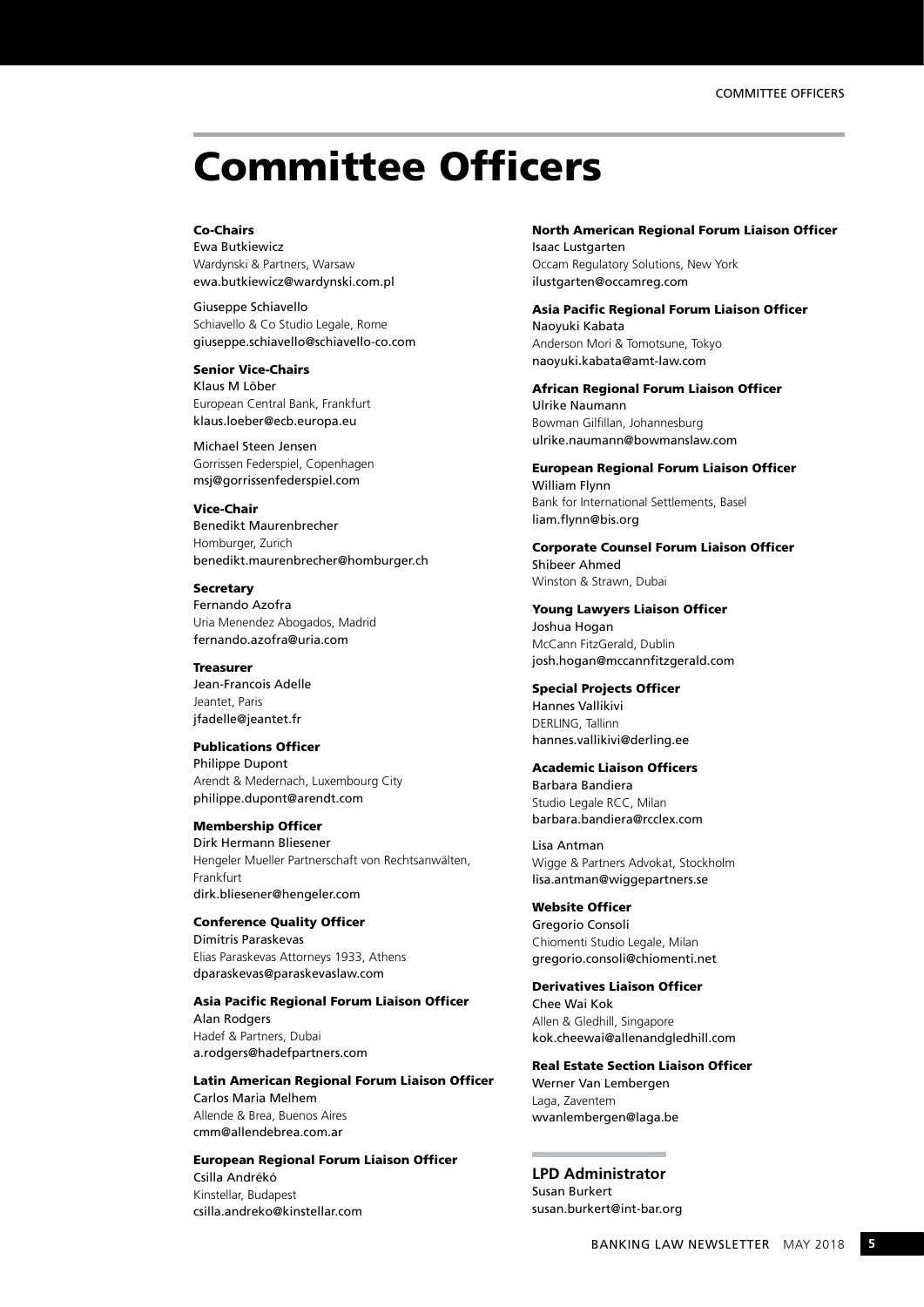## COMMITTEE OFFICERS

# **Members of the Banking Law Committee Advisory Board**

André Andersson Mannheimer Swartling, Stockholm aa@msa.se

Hendrik Haag Hengeler Mueller Partnerschaft von Rechtsanwälten, Frankfurt hendrik.haag@hengeler.com

Michael Kutschera Binder Grosswang Rechtsanwälte, Vienna kutschera@bindergroesswang.at

Michel Molitor MOLITOR Avocats à la Cour SARL, Luxembourg City michel.molitor@molitorlegal.lu

Roberto Emilio Silva Marval O'Farrell & Mairal, Buenos Aires res@marval.com.ar

Stephen Powell Slaughter and May, London stephen.powell@slaughterandmay.com

**Taria Wist** Waselius & Wist, Helsinki tarja.wist@ww.fi

Thomas Schirmer Binder Grosswang Rechtsanwälte, Vienna schirmer@bindergroesswang.at

William Johnston Arthur Cox, Dublin william.johnston@arthurcox.com

# **Banking Regulation Subcommittee**

Chair Raffaele Rossetti E2S Monitoring, Lugano raffaele.rossetti@e2smonitoring.com

Vice-Chair Rein van Helden Stibbe, Amsterdam rein.vanhelden@stibbe.com

# **Clearing and Settlement of Financial Securities Subcommittee**

Chair

Alban Caillemer du Ferrage Jones Day, Paris acf@jonesday.com

# **Financial and Banking Law Conferences Subcommittee**

Chair Anders M Hansen Alatus Corporate Advisory, London anders@pugioalatus.com

Vice Chair Luis Enrique Palacios Rodrigo Elias & Medrano, Lima lpalacios@estudiorodrigo.com

# **Innovations in Financing Transactions Subcommittee**

Chair Christopher Lawrence Macfarlanes, London christopher.lawrence@macfarlanes.com

Vice-Chair Matias Langevin Morales & Besa, Santiago mlangevin@moralesybesa.cl

# **International Financial Law Reform Subcommittee**

Chair Caroline Phillips Slaughter and May, London caroline.phillips@slaughterandmay.com

Vice-Chair Richard Sjøqvist Advokatfirmaet, Oslo ric@bahr.no

## **Islamic Finance Subcommittee**

Chair Halide Cetinkaya Yilmaz Kinstellar, Istanbul halide.cetinkaya@ccaolaw.com

### **Legal Opinions Subcommittee**

Chair

John M Elias Fasken Martineau Du Moulin, Toronto jelias@fasken.com

Vice-Chair Eric Rosof Wachtell Lipton Rosen & Katz, New York emrosof@wlrk.com

### **Project Finance Subcommittee**

Chair David Liu JunHe, Shanghai liudl@junhe.com

Vice-Chair Denis Kachkin Kachkin & Partners, St Petersburg dkachkin@kachkin.ru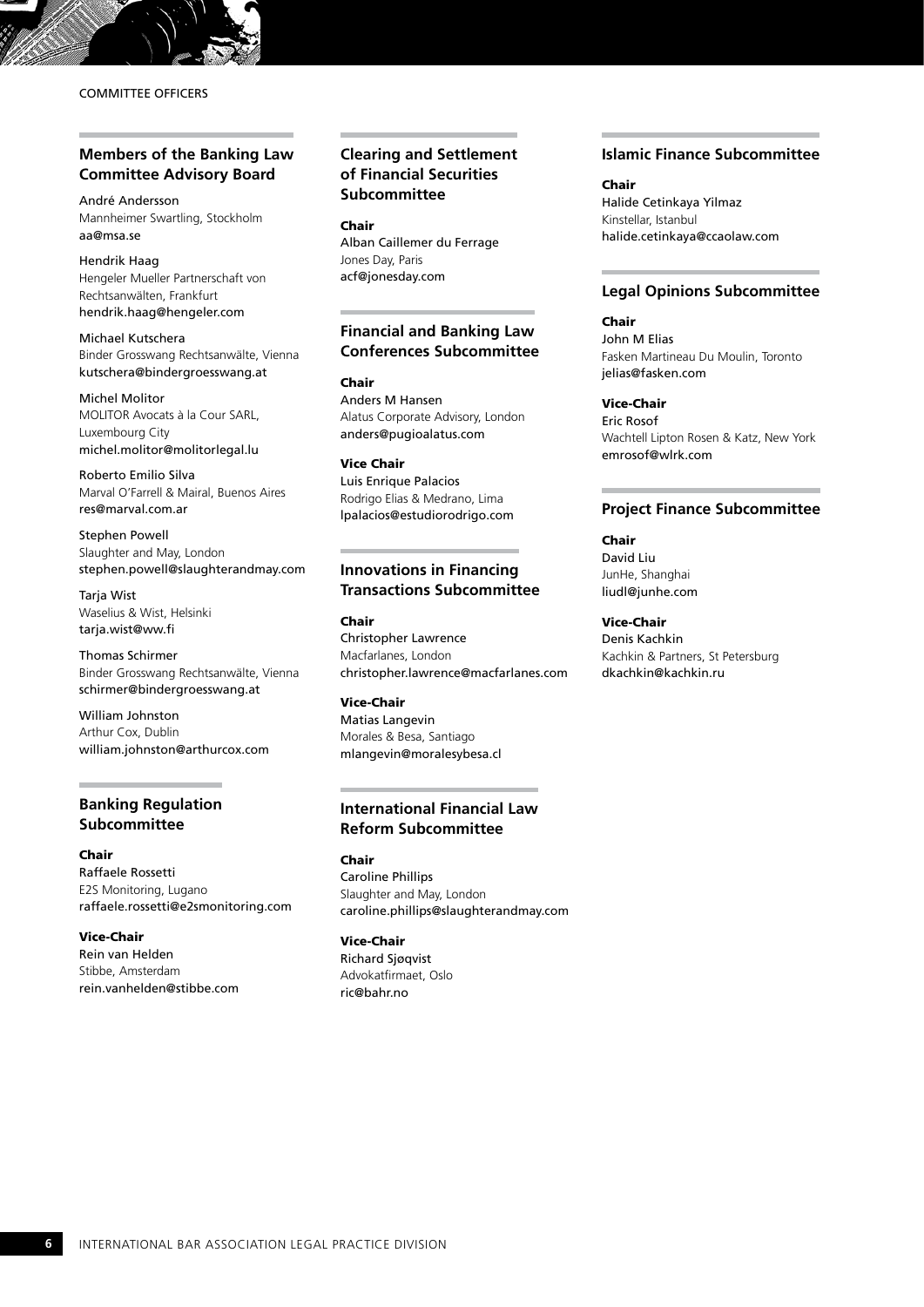# **BA20** OME 7-12 OCTOBE



ANNUAL CONFERENCE OF THE INTERNATIONAL BAR ASSOCIATION

# Banking Law Committee's sessions

# Monday 1115 – 1230

### **Industry-funded ombudsman: good business and smart justice?**

*Presented by the Access to Justice and Legal Aid Committee, the Banking Law Committee, the Communications Law Committee, the Consumer Litigation Committee and the Insurance Committee*

This session will examine whether industry-funded ombudsmen can enhance access to justice by dealing with claims against a business that would be inappropriate for traditional dispute resolution methods, while being an efficient way for a business to finalise otherwise costly complaints. What are the safeguards required? Do they suit every jurisdiction?

# Tuesday 1615 – 1730

## **The role of FinTech, lending and international organisations in delivering aid in humanitarian crises**

*Presented by the Banking Law Committee*

Humanitarian institutions are increasingly using finance technology and new funding mechanisms to deliver aid to crisis regions. This requires close cooperation between various stakeholders in the financial markets, including banks, mobile network providers and payment transfer providers as well as innovative credit risk mitigation and funding mechanisms. This session will explore the intersection between the law and practice of finance and humanitarian aid as well as the successes, failures and challenges that projects in this field have had.

# Wednesday 1115 – 1230

# **Corporate governance for African business: the role of lawyers on a continent of small and medium-sized enterprises (SMEs)**

*Presented by the African Regional Forum, the Banking Law Committee and the Financial Services Section*

The African private sector is overwhelmingly made up of small and medium-sized enterprises (SMEs) who often don't seek legal services until it is too late. They too are subject to national, regional and even international corporate governance regulations, which they are often unaware of importance of international regulations – for example, United Kingdom Bribery Act, United States Foreign and Corrupt Practices Act, and their implications for African business, supporting boards and so on will be discussed in this session.

# Wednesday 1615 – 1730

# **Motion picture finance**

*Presented by the Banking Law Committee*

At the crossroads of artistic creation and capital-intensive industry, motion picture is affected by a rapidly evolving environment in production, postproduction and distribution, as well as renewed competition, stakeholders and risks patterns that fastly impact its financing models. The panel will raise the curtain on motion picture funding, with experts from several geographical areas who will share their experience and provide feedback from typical cases.

# Thursday 1115 – 1230

# **Impact of international economic sanctions to the mining sector and how to manage risks**

*Presented by the Mining Law Committee, the Banking Law Committee, the Criminal Law Committee, the International Trade and Customs Law Committee and the Litigation Committee*

Economic sanction regimes, particularly those promulgated from the United Nations, European Union and United States, can have a significant impact on the exploration and production activities of mining firms and related service providers. Depending on the particular sanctions programme, prohibitions may range to a comprehensive embargo on all trade with a country or government, including state-owned enterprises, to more targeted restrictions that penalise dealings with certain persons (ie, individuals, entities or vessels), which could be customers, suppliers, service providers, subcontractors, employees, operators or other business partners. Sanctions can affect offshore conduct, and penalties or other liabilities that may be imposed can contribute to negative financial conditions and reputational damage. This session will review existing sanction programmes of the principal sanctioning authorities (UN, EU and US) and explore how the risks created by those programmes can be most effectively managed.

*Continued overleaf*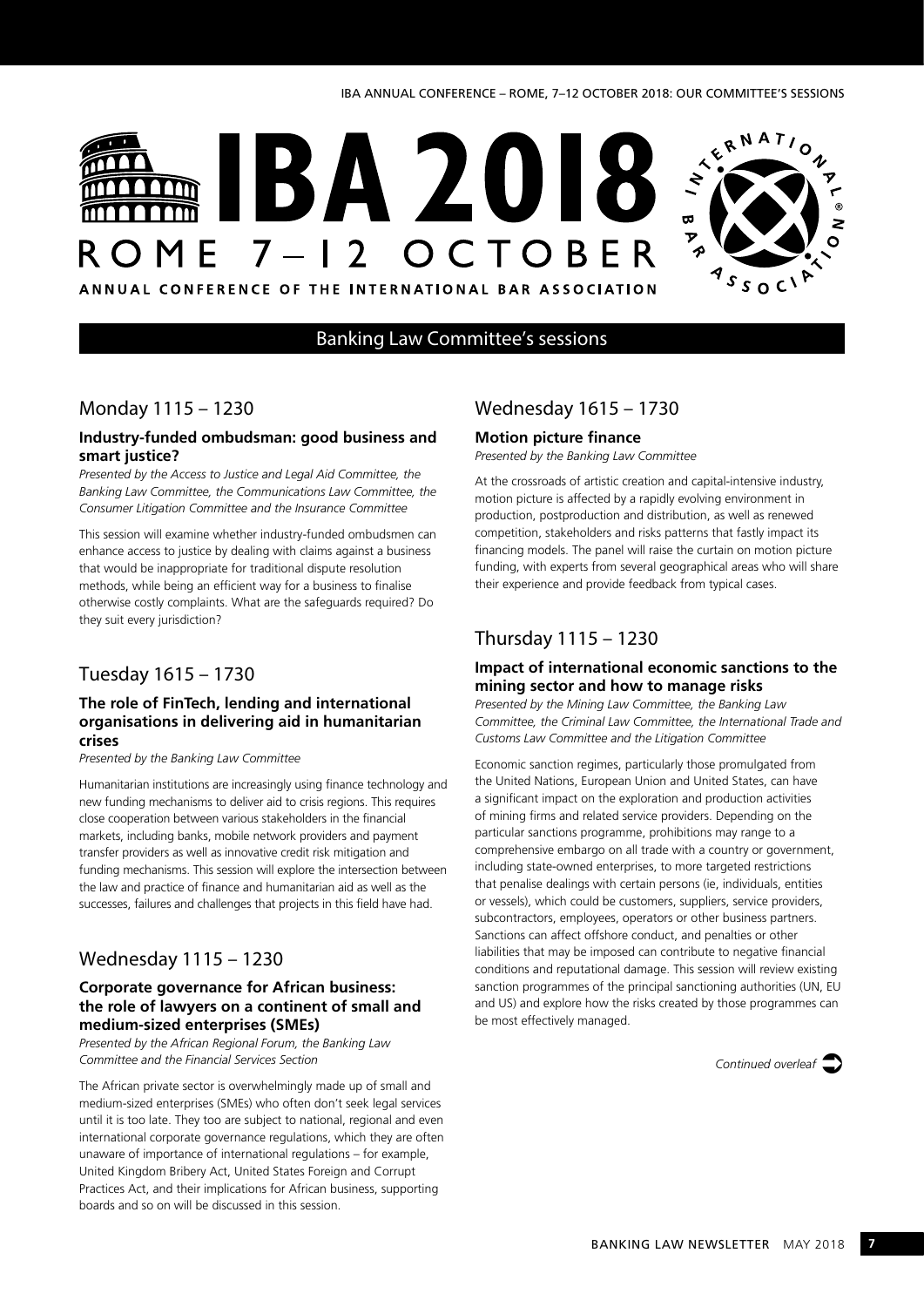IBA ANNUAL CONFERENCE – ROME, 7–12 OCTOBER 2018: OUR COMMITTEE'S SESSIONS

# Thursday 1115 – 1230

## **The good, the bad and the ugly: Who's who in transactions in distressed financial assets? The originator, the investor and the regulator's perspective**

*Presented by the Banking Law Committee and the Creditors' Rights Subcommittee*

The NPL market is booming. Although the positive trend of the global economy is having an undoubted positive effect, divestitures by originators are, at least in some jurisdictions, the primary driver of the decrease of NPL ratio in the originator banks' balance sheet, securitisation being one of the most commonly used tools for such divestitures. New challenges are posed by a number of variables, including the increasing interest of investors in the so-called 'unlikely to pay' distressed assets, the new skills which servicers are requested to deploy in the management of this assets class and in extracting value from NPLs generally, regulatory changes and the introduction of IFRS 9. This session will explore the approach of originators, investors and their servicers, and the regulators approach to such demanding developments.

# Thursday 1615 – 1730

## **Trends and perspectives of international arbitration in disputes involving financial institutions**

*Presented by the Banking Law Committee and the Arbitration Committee*

While the evolution of the financial industry and its relations with counterparties has modified the disputes pattern in recent years, the historical perception in the financial industry that arbitration is unsuitable for disputes involving financial institutions has been challenged.

The session will review the reasons for the change and discuss feedback from experience in key business lines and expert subject matter where arbitration is already used. It will consider the specific procedural needs of the financial industry, the impact of market associations, such as the International Swaps and Derivatives Association (ISDA) and the Loan Market Association (LMA), proposing standard arbitration clauses and the role of specialist arbitration centres. Going further, it will explore the potential for growth through the adaptation of arbitration rules and education of financial institution staff.

# Friday 0930 – 1045

### **Whose second life is it anyway? Personal information and financial services**

*Presented by the Financial Services Section, the Banking Law Committee, the Capital Markets Forum, the Insurance Committee, the Investment Funds Committee and the Securities Law Committee*

The panel will consider the collection of personal information (both mandatory and voluntary) and the use of that personal information by financial institutions across the range of services they provide. This will include the transfer of personal information from traditional financial institutions to FinTech companies.



All programme information is correct at time of print.

To find out more about the conference venue, sessions and social programme, and to register, visit **www.ibanet.org/Conferences/Rome2018.aspx**.

Further information on accommodation and excursions during the conference week can also be found at the above address.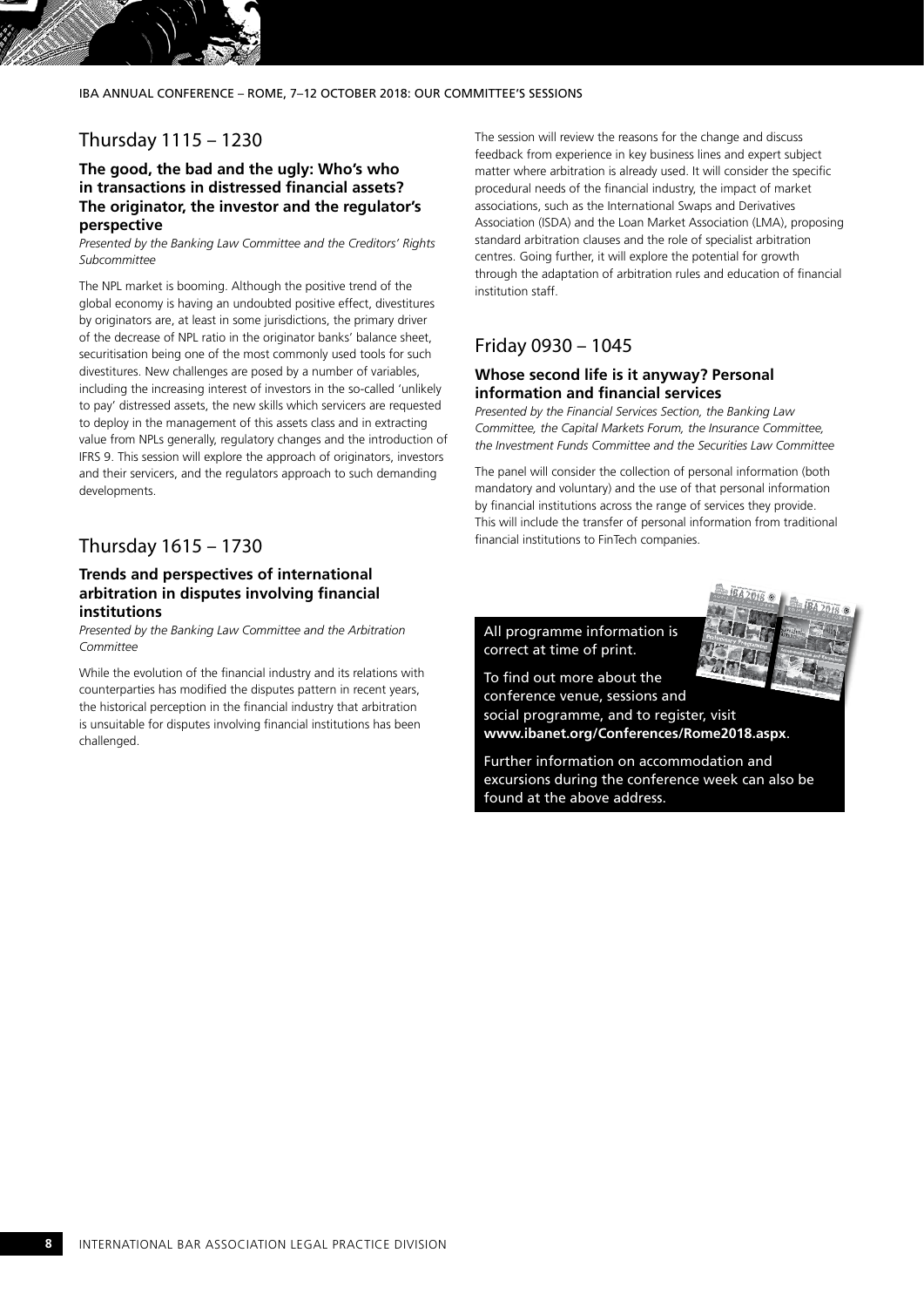# **Igor Lozenko**

Counsel, Sayenko Kharenko, Kiev ilozenko@sk.ua

# Ukraine: recent developments fostering cross-border lending

**Historically, Ukraine has been known<br>
for its tight currency controls regime<br>
and a complex jurisdiction for cross-<br>
borden transactions, As the National Bank** for its tight currency controls regime border transactions. As the National Bank of Ukraine (NBU) introduced additional temporary measures to support the local currency (UAH) in 2014, currency restrictions became even harsher. Specifically, in relation to foreign currency (FX) crossborder loans extended by foreign lenders, the NBU prohibited local borrowers from making early repayments. Coming on top of existing mandatory NBU loan registration requirements and limitations on payments for the use of loans by reference to the maximum interest rates of the NBU (the MIR limitation), the early repayment prohibition significantly impeded the ability of Ukrainian borrowers to attract new money FX loans from abroad.

# **Move towards currency control liberalisation**

In tandem with signs of recovery in Ukraine's economy and UAH stabilisation during 2016 and 2017, the NBU has been gradually softening currency control restrictions and improving regulations relating to cross-border FX loans.

The NBU has lifted the early repayment prohibition in respect of cross-border FX loans that are:

- refinanced by FX loans with longer maturity;
- provided to Ukrainian banks;
- insured or guaranteed by foreign export credit agencies;
- provided by any foreign bank;
- extended or guaranteed by international financial institutions (eg, EBRD or IFC);
- extended, guaranteed or insured by any foreign state through its respective agencies;
- extended by a foreign lender with a foreign bank, international financial institution or

foreign state among its shareholders, etc. Given the breadth of exceptions from the early repayment prohibition, essentially the ban remains in place for cross-border FX loans between mere corporates, while

for many foreign banks willing to lend to borrowers in Ukraine, this prohibition is no longer an obstacle.

In addition, the NBU has made a number of changes to streamline the existing registration procedure for cross-border FX loans. Specifically, it has allowed foreign lenders to initiate registration with the NBU of a change to lenders under cross-border FX loans. Previously, registration of such changes could only be initiated by the local borrower and foreign lenders had to rely on the borrower's cooperation (as a result, loan transfer transactions in default scenarios were quite problematic in the past).

Furthermore, the NBU also revisited the MIR limitation regulations and specifically excluded the premiums of export credit agencies from MIR limitation. This move facilitated ECA-backed financings to Ukrainian borrowers.

The NBU has now totally cancelled the mandatory NBU registration requirement in relation to cross-border loans provided by international financial institutions. Coupled with cancellation of the requirement to obtain an individual licence from the NBU for payments under suretyships relating to such cross-border loans, this development is a very positive step by the regulator and should further boost financing from international financial institutions.

## **Enhanced security instruments**

Ukraine has recently enhanced the position of pledgees under pledges over bank accounts. The law now generally prohibits a pledgor and its servicing bank from terminating or amending the underlying bank account agreement without the pledgee's consent. Additionally, the parties may agree on a minimum account balance, in which case the pledgor as account holder may not initiate transactions resulting in the balance of the secured account falling below the minimum agreed amount. This novelty should make pledges over bank accounts much more reliable security mechanisms in future.